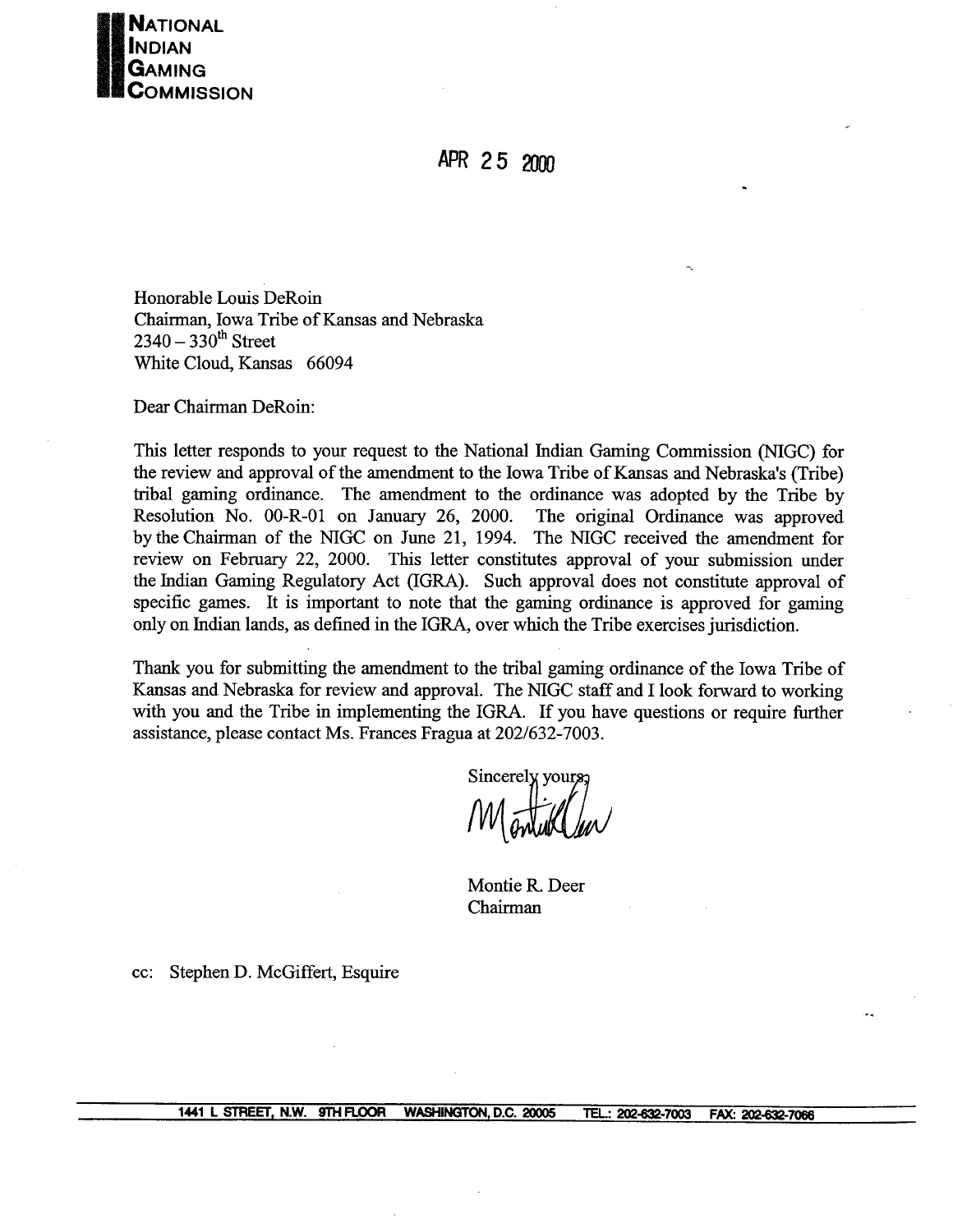## RESOLUTION 00-R-01

## IOWA TRIBE OF KANSAS AND NEBRASKA EXECUTIVE COMMITTEE JANUARY 26, 2000

- WHEREAS, The Iowa Tribe of Kansas and Nebraska Executive Committee being duly organized, met in Special Session this 26"' day of January, 2000: and,
- WHEREAS, The Iowa Executive Committee has authority to act for the Iowa Tribe under the present Constitutional authorities provided in Sec. 2, Article IV - Governing Bodies; and,
- WHEREAS, The Iowa Tribe of Kansas and Nebraska being organized and empowered by their Constitution and Bylaws (approved November 6, 1978 and amended August 27, 1980); and,
- WHEREAS, The Executive Committee has, by Resolution 95-R-29, promulgated and enacted a Class I1 and 111 Gaming Ordinance which Resolution 95-R-29 was approved by the National Indian Gaming Commission on August 20, 1997; and,
- WHEREAS, The Executive committee has, by Resolution 97-R-15, promulgated and enacted a First Amendment to the Class I1 and Class 111 Gaming Ordinance which Resolution 97-R-15 was approved by the National Indian Gaming Commission on August 18, 1999; and,
- WHEREAS, The Executive Committee has, by Resolution 99-R- 16, promulgated and enacted a Third Amendment to the Class I1 and Class 111 Gaming Ordinance which Resolution 99-R-16 was approved by the National Indian Gaming Commission on August 18, 1999; and,
- WHEREAS, The Executive Committee desires to further amend and modify its Class II and Class 111 Gaming Ordinance by this Fourth Amendment hereinafter set forth.

NOW THEREFORE, BE IT RESOLVED, That Tribal Resolution 95-R-29 as previously amended by Resolution 97-R-06, Resolution 97-R- **15** and Resolution 99-R- 16 is hereby hrther amended by this Fourth Amendment to the Class I1 and 111 Gaming Ordinance as follows: